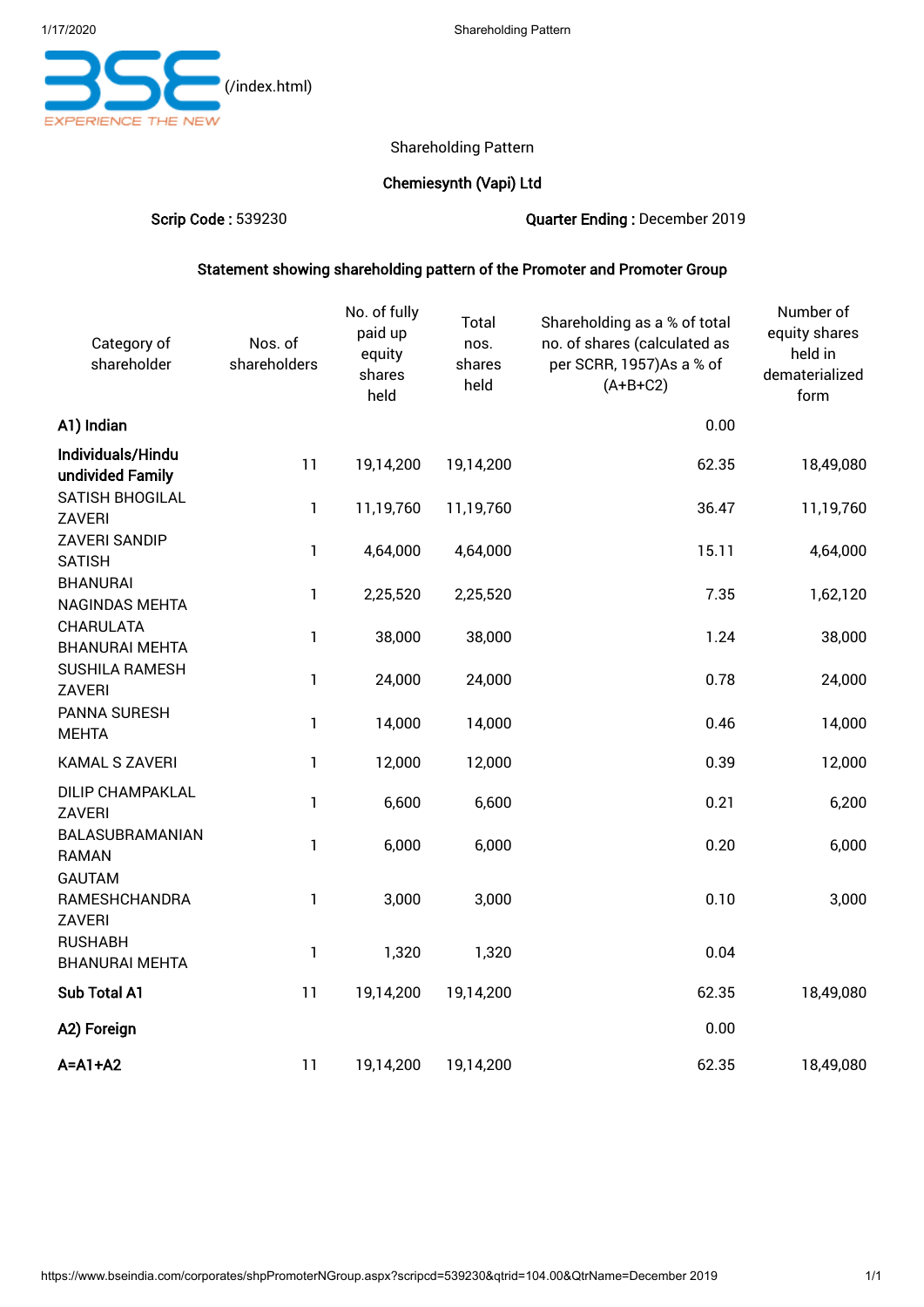

Shareholding Pattern Public Shareholder

Chemiesynth (Vapi) Ltd

Scrip Code : 539230 Quarter ending : December 2019

Statement showing shareholding pattern of the Public shareholder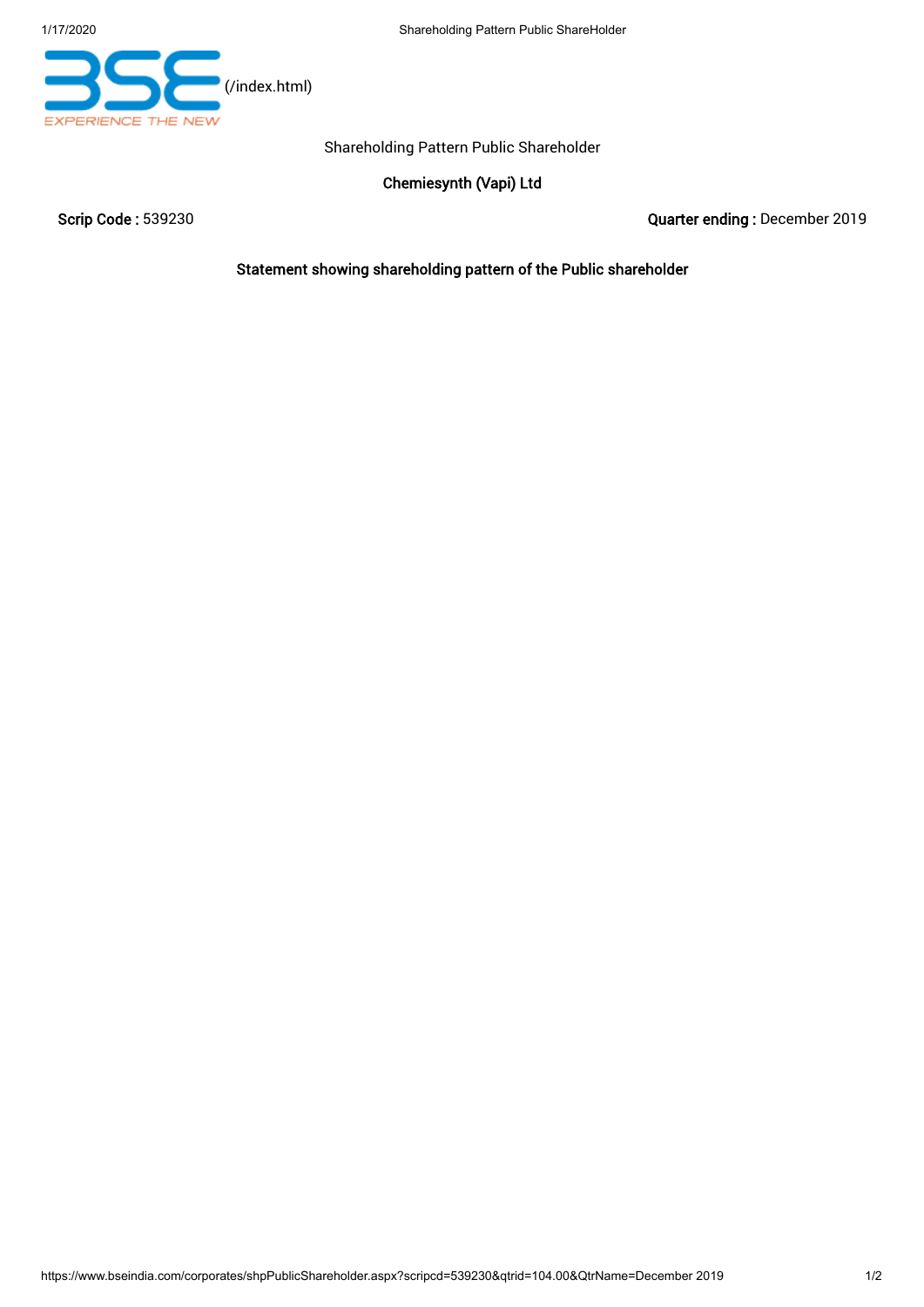Shareholding Pattern Public ShareHolder

| Category &<br>Name of the<br>Shareholders                                                           | No. of<br>shareholder | No. of<br>fully<br>paid up<br>equity<br>shares<br>held | Total no.<br>shares<br>held | Shareholding<br>% calculated<br>as per SCRR,<br>1957 As a %<br>of $(A+B+C2)$ | No. of<br>Voting<br><b>Rights</b> | Total<br>as a %<br>of<br>Total<br>Voting<br>right | No. of equity<br>shares held in<br>dematerialized<br>form(Not<br>Applicable) |
|-----------------------------------------------------------------------------------------------------|-----------------------|--------------------------------------------------------|-----------------------------|------------------------------------------------------------------------------|-----------------------------------|---------------------------------------------------|------------------------------------------------------------------------------|
| <b>B1) Institutions</b>                                                                             | $\pmb{0}$             | $\pmb{0}$                                              |                             | 0.00                                                                         |                                   | 0.00                                              |                                                                              |
| <b>B2) Central</b><br>Government/<br><b>State</b><br>Government(s)/<br><b>President of</b><br>India | $\pmb{0}$             | $\pmb{0}$                                              |                             | 0.00                                                                         |                                   | 0.00                                              |                                                                              |
| B3) Non-                                                                                            | $\pmb{0}$             | $\pmb{0}$                                              |                             | 0.00                                                                         |                                   | 0.00                                              |                                                                              |
| <b>Institutions</b><br><b>Individual share</b>                                                      |                       |                                                        |                             |                                                                              |                                   |                                                   |                                                                              |
| capital upto Rs.                                                                                    | 503                   | 89400                                                  | 89,400                      | 2.91                                                                         | 89,400                            | 2.91                                              | 6,200                                                                        |
| 2 Lacs<br><b>Individual share</b>                                                                   |                       |                                                        |                             |                                                                              |                                   |                                                   |                                                                              |
| capital in excess                                                                                   | 1                     | 54200                                                  | 54,200                      | 1.77                                                                         | 54,200                            | 1.77                                              | 54,200                                                                       |
| of Rs. 2 Lacs                                                                                       |                       |                                                        |                             |                                                                              |                                   |                                                   |                                                                              |
| <b>RAMESH</b><br><b>MALLIK</b>                                                                      | 1                     | 54200                                                  | 54,200                      | 1.77                                                                         | 54,200                            | 1.77                                              | 54,200                                                                       |
| Any Other<br>(specify)                                                                              | $\bf 7$               | 1012200                                                | 10,12,200                   | 32.97                                                                        | 10,12,200                         | 32.97                                             | 9,21,200                                                                     |
| <b>Bodies</b><br>Corporate                                                                          | $\boldsymbol{6}$      | 1012000                                                | 10,12,000                   | 32.96                                                                        | 10,12,000                         | 32.96                                             | 9,21,000                                                                     |
| <b>UPL LIMITED</b>                                                                                  | 1                     | 921000                                                 | 9,21,000                    | 30.00                                                                        | 9,21,000                          | 30.00                                             | 9,21,000                                                                     |
| <b>SOUTH DELHI</b><br><b>INVESTMENTS</b><br>(P) LTD                                                 | 1                     | 34900                                                  | 34,900                      | 1.14                                                                         | 34,900                            | 1.14                                              |                                                                              |
| <b>SRF</b>                                                                                          | $\mathbf{1}$          | 32900                                                  | 32,900                      | 1.07                                                                         | 32,900                            | 1.07                                              |                                                                              |
| <b>HUF</b>                                                                                          | $\mathbf{1}$          | 200                                                    | 200                         | 0.01                                                                         | 200                               | 0.01                                              | 200                                                                          |
| Sub Total B3                                                                                        | 511                   | 1155800                                                | 11,55,800                   | 37.65                                                                        | 11,55,800                         | 37.65                                             | 9,81,600                                                                     |
| B=B1+B2+B3                                                                                          | 511                   | 1155800                                                | 11,55,800                   | 37.65                                                                        | 11,55,800                         | 37.65                                             | 9,81,600                                                                     |

Details of the shareholders acting as persons in Concert including their Shareholding (No. and %):

Details of Shares which remain unclaimed may be given here along with details such as number of shareholders, outstanding shares held in demat/unclaimed suspense account, voting rights which are frozen etc.

## **Note**

(1) PAN would not be displayed on website of Stock Exchange(s).

(2) The above format needs to disclose name of all holders holding more than 1% of total number of shares

(3) W.r.t. the information pertaining to Depository Receipts, the same may be disclosed in the respective columns to the extent information available,.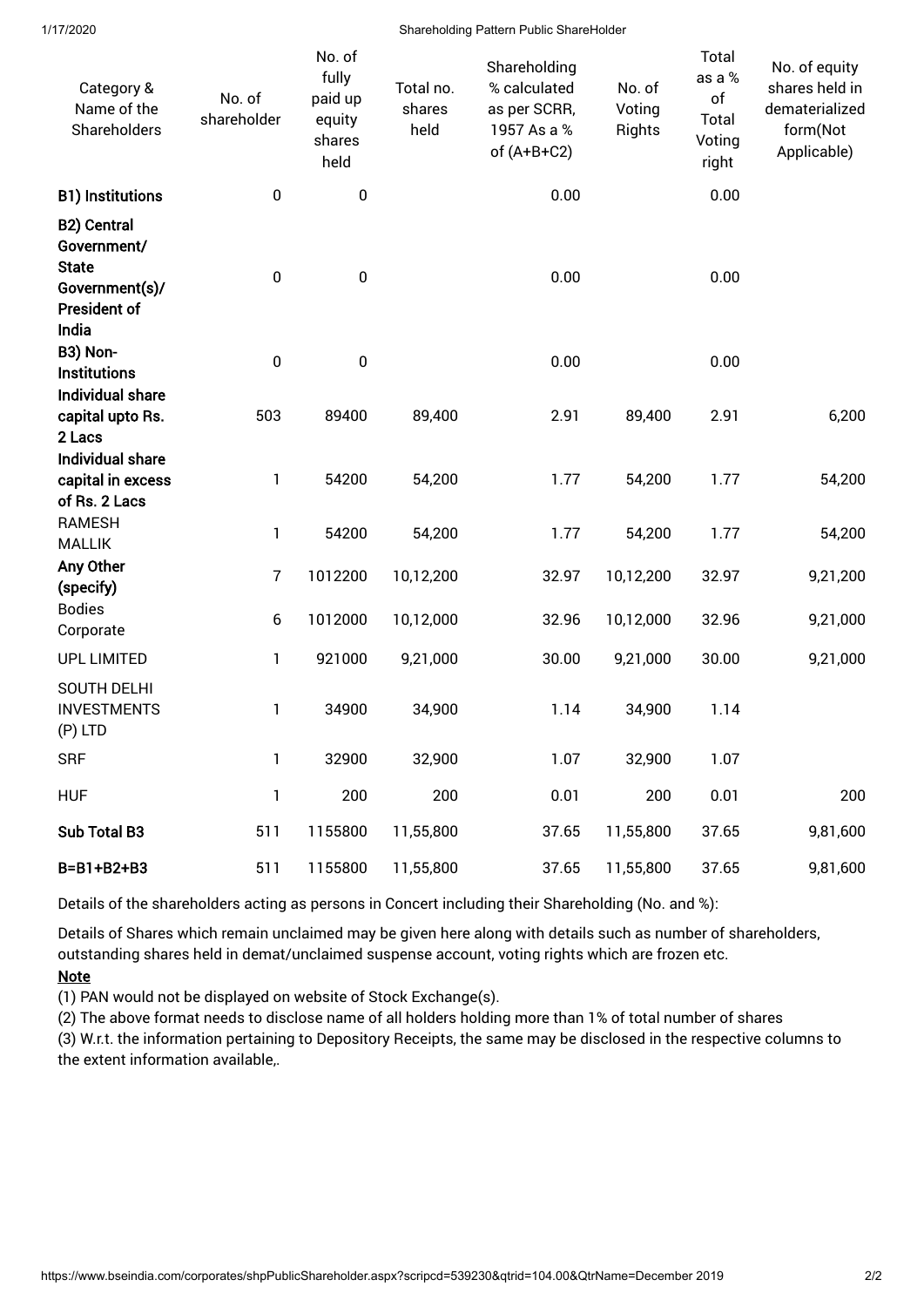

#### Shareholding Pattern Non Promoter-Non Public

## Chemiesynth (Vapi) Ltd

#### Scrip Code : 539230 Quarter ending : December 2019

#### Statement showing shareholding pattern of the Non Promoter- Non Public shareholder

| Category &<br>Name of the<br>Shareholders(I) | No. of<br>shareholder(III) |   | Total no.<br>shares<br>$held(VII =$<br>$IV+V+VI)$ | Shareholding %<br>calculated as per<br>SCRR, 1957 As a % of<br>$(A+B+C2)(VIII)$ | Number of equity<br>shares held in<br>dematerialized<br>form(XIV)(Not<br>Applicable) |
|----------------------------------------------|----------------------------|---|---------------------------------------------------|---------------------------------------------------------------------------------|--------------------------------------------------------------------------------------|
| C1)<br>Custodian/DR<br>Holder                | 0                          | 0 |                                                   | 0.00                                                                            |                                                                                      |
| C2) Employee<br><b>Benefit Trust</b>         | 0                          | 0 |                                                   | 0.00                                                                            |                                                                                      |

#### **Note**

(1) PAN would not be displayed on website of Stock Exchange(s).

(2) The above format needs to disclose name of all holders holding more than 1% of total number of shares

(3) W.r.t. the information pertaining to Depository Receipts, the same may be disclosed in the respective columns to the extent information available,.